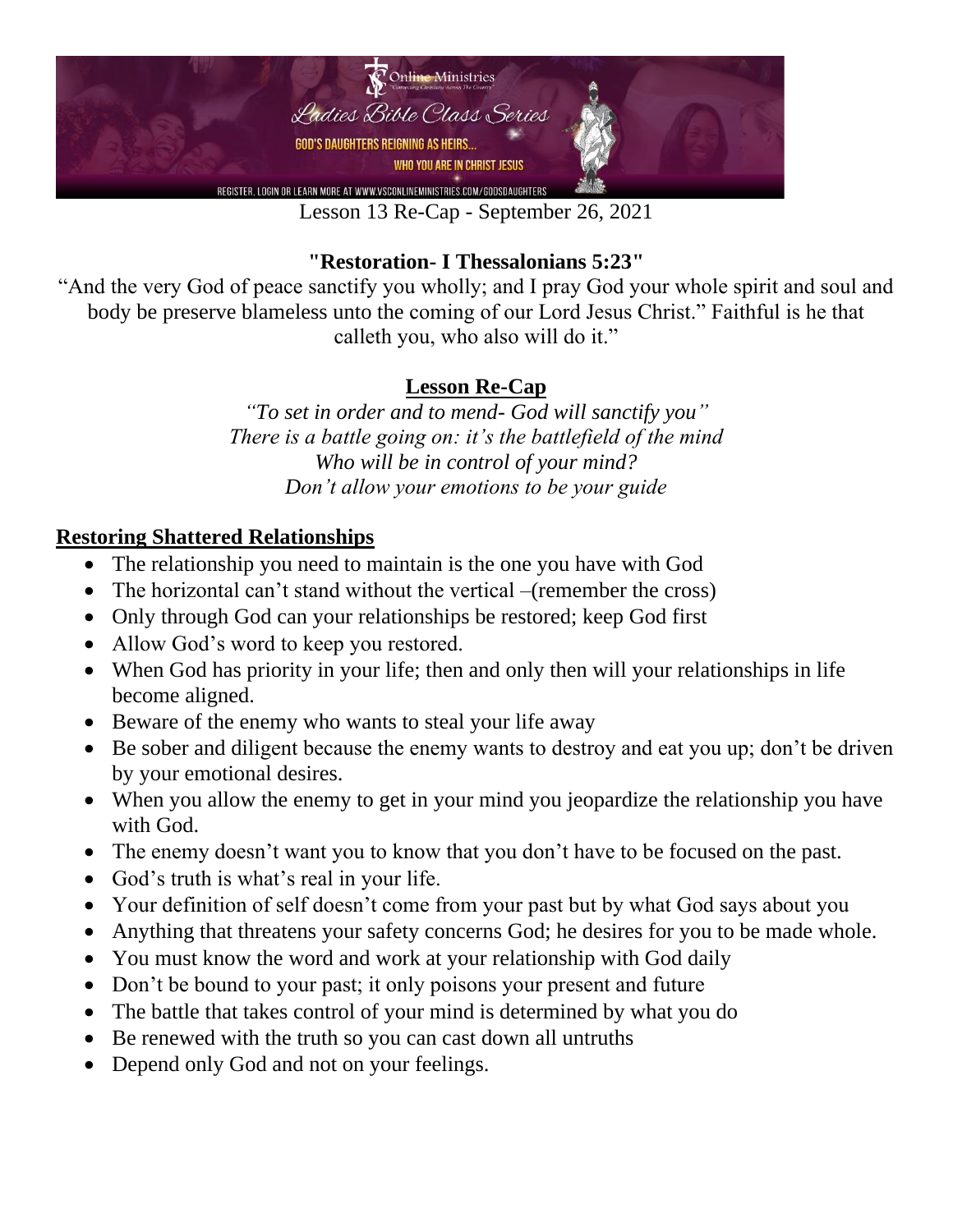

Lesson 13 Re-Cap - September 26, 2021

## **A shattered Life**

- Remember the woman who was bowed over for 18 years (she represents bondage and oppression)
- Even though you may be bound and shattered; keep worshipping God
- Jesus can see your issue and he can fix your shattered life
- The enemy continues to bind us: but we must push past to be set free
- Don't allow your past to keep you bowed and prevent you from being free of your shattered life.

*What has you bound and is preventing you from being set free?*

# **Physically Bound, Yet Free!!**

- Remember the 3 Hebrew Boys & Daniel- They were physically bound but were free because of their relationship with God
- You may not like the circumstances of life but you can still live!
- You may be bound by people, things, circumstances of the past; but you're a new creature! God brings about restoration for all things
- Don't be bound by unhealthy thoughts

## **Restoration – Letting Go!**

- Press on toward the mark of the high calling!
- Things from your past won't be wiped out but with God you can let go!
- Be willing to run this race so that you can be free from that which controls your past
- Burry the past; detach; and step into your future
- Allow God to restore you....Let Go!
- You can remain in bondage or live to be set free!
- Change your attachments to your past; focus on God
- Don't allow yourself to be bound; Christ came to set you free
- Remember God is in control of your past, present, and future
- Think of all those issues of your past as fertilizer to help you produce fruit as you forget, press, and reach
- You don't have to continue to worry and fret because you have been set free...Let it go!
- God knows all about your issues; give God your ashes; give God your tears and allow God to touch you
- Put on the garment of praise .....Let Go!